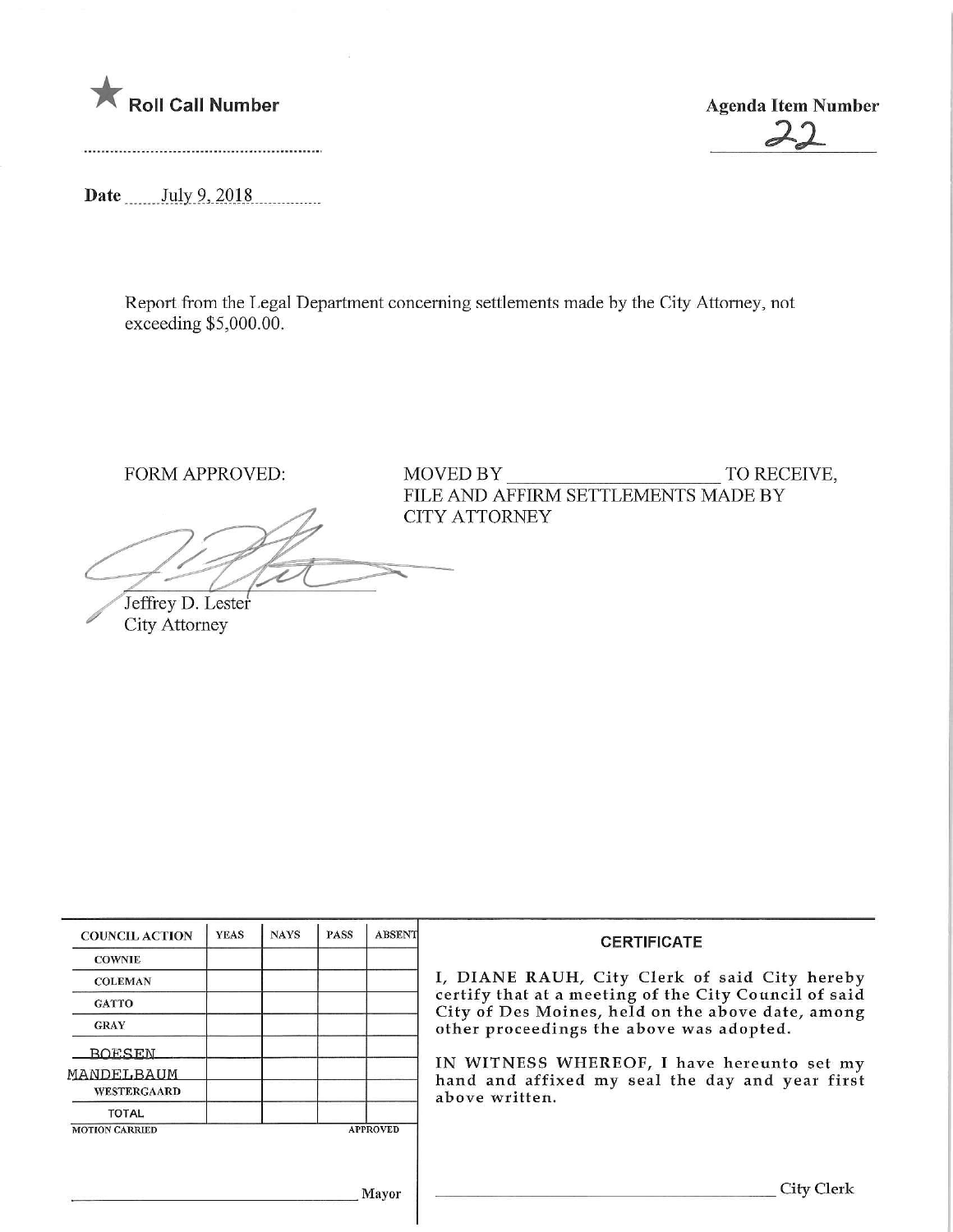$\gamma$ <sub>2</sub>

CITY ATTORNEY Jeffrey D. Lester DEPUTY CITY ATTORNEYS Lawrence R. McDowell Carol J. Moser Kathleen Vanderpool

SENIOR LITIGATORS John O. Haraldson Shellie Mackel

ASSISTANT CITY ATTORNEYS Roger K. Brown Lawrence F. Dempsey

Luke DeSmet Ann M. DiDonato Thomas G. Fisher Jr. Glenna K. Frank Douglas P. Philiph Jessica D. Spoden<br>Lisa A. Wieland



July 9, 2018

## HONORABLE MAYOR AND MEMBERS OF THE DES MOINES CITY COUNCIL

Re: Report to Council

Pursuant to the authority and direction of Council authorizing the City Attorney to settle claims, lawsuits and workers compensation actions for a total sum not to exceed \$5,000, I submit to Council the following summary report of settlements made:

TRAVELERS, \$5,000.00 in payment of a property damage claim of January 15, 2018 when a snow plow was unable to stop at a stop sign, slid into Hickman Rd. and was struck by the claimant vehicle which had the right-of-way.

STUART SAMPSON, \$443.00 for property damage on April 3, 2018 at 1815 63rd Street when a blocked sewer caused a backup in the claimant's basement.

DEWEY FORD BODY SHOP, \$3,258.70 for damage to claimant's vehicle on March 6, 2018 when solid waste truck backed into stopped vehicle at East 14<sup>th</sup> Street and Royer Street.

DONALD WOODS, JR., \$12.62 in payment of claim of April 7, 2018 when police officer was on scene at S.E. 14<sup>th</sup> Street for towing claimant's vehicle and officer placed keys on the trunk of claimant's vehicle; tow truck drove away and keys were lost.

CASSANDRA GORDON, \$4,810.48 in payment of a claim of April 26, 2018 when a police investigator mistakenly entered Cassandra Gordon on a warrant for larceny rather than the correct suspect, Kassandra Gordon, which resulted in an arrest of the wrong person.

RYAN AND KELLEY HOWELL, \$230.50 for property damage on March 26, 2018 when City driver was performing an inspection and he pulled onto claimant's property and the yard was damaged.

CAROL RENDA, \$699.18 for damage to claimant's vehicle on April 5, 2018 when police officer backed into parked vehicle at 103 East 2<sup>nd</sup> Street.